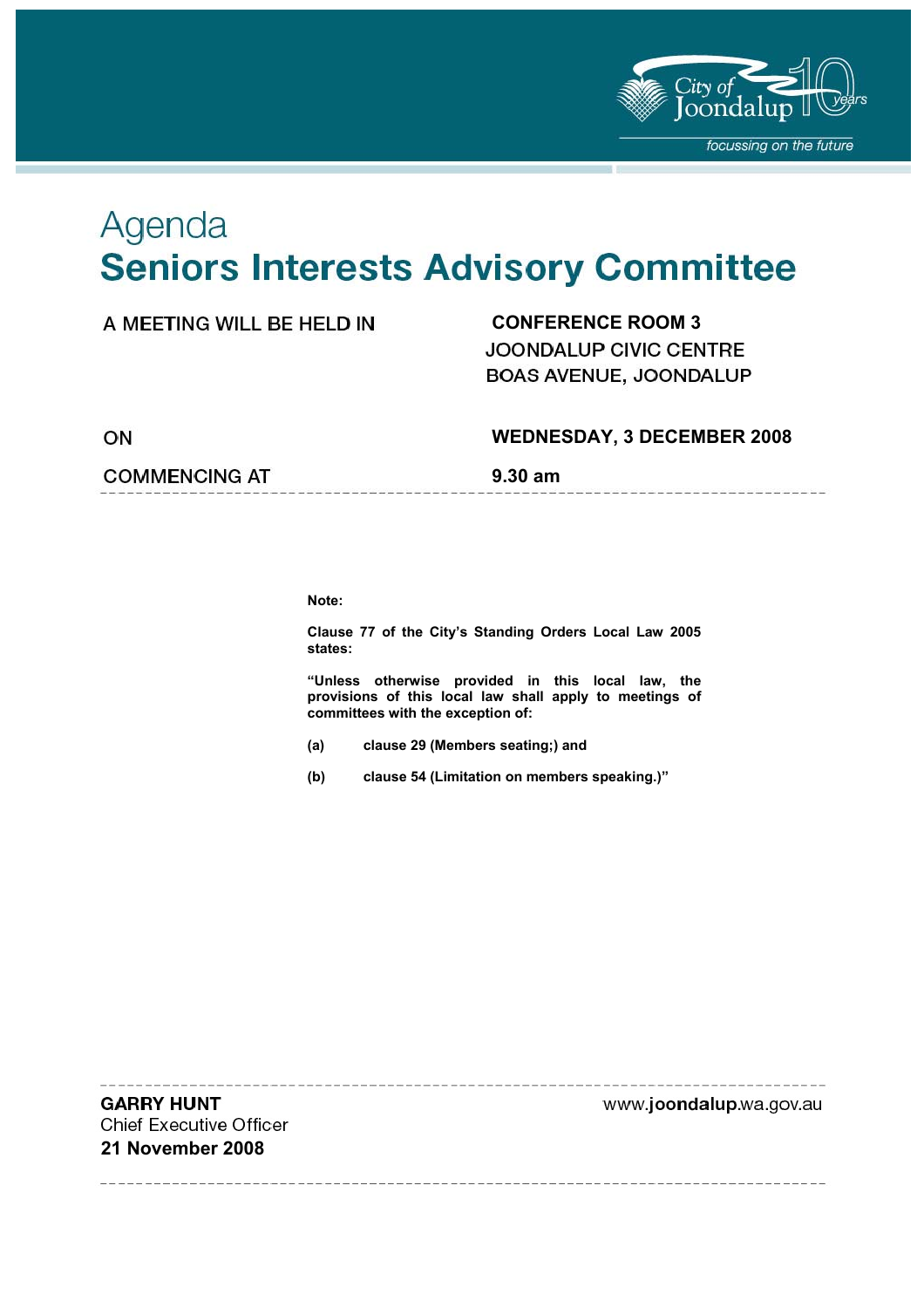# **CITY OF JOONDALUP**

Notice is hereby given that a meeting of the **SENIORS INTERESTS ADVISORY COMMITTEE** will be held in Conference Room 3, Joondalup Civic Centre, Boas Avenue, Joondalup on **WEDNESDAY, 3 DECEMBER 2008** commencing at **9.30 am.**

GARRY HUNT Chief Executive Officer **Joondalup** 21 November 2008 Western Australia

### **AGENDA**

#### **Committee Members (12)**

| Cr Brian Corr            | <b>Presiding Person</b>                 | South Ward                                 |
|--------------------------|-----------------------------------------|--------------------------------------------|
| Cr Fiona Diaz            | Deputy Presiding Person South-East Ward |                                            |
| <b>Ms Margaret March</b> |                                         | <b>Community Member</b>                    |
| Ms Joy Coleman           |                                         | <b>Community Member</b>                    |
| Ms Valerie Corey         |                                         | <b>Community Member</b>                    |
| <b>Ms Patricia Geary</b> |                                         | <b>Community Member</b>                    |
| Mr Allyn Bryant          |                                         | <b>Association of Independent Retirees</b> |
| Ms Maria Bunn            |                                         | <b>Multicultural Aged Care Services WA</b> |
| Ms Lynda Waterman        |                                         | <b>Senior Community Liaison Officer</b>    |
| Mr Alex Cilia La Corte   |                                         | <b>National Seniors</b>                    |
| Mr Patrick Wyburn        |                                         | <b>WA Retirement Complexes Association</b> |
| Ms Anne Pike             |                                         | Advocare Inc                               |

#### **Quorum for meetings (6)**

The quorum for a meeting is to be at least 50% of the number of offices (whether vacant or not) of members of the committee.

#### **Simple majority:**

A simple majority is to be more than 50% of those members present at the meeting.

#### **Absolute majority: (7)**

An absolute majority is to be more than 50% of the number of offices (whether vacant or not) of the committee.

#### **Casting vote:**

In the event that the vote on a motion is tied, the presiding person must cast a second vote.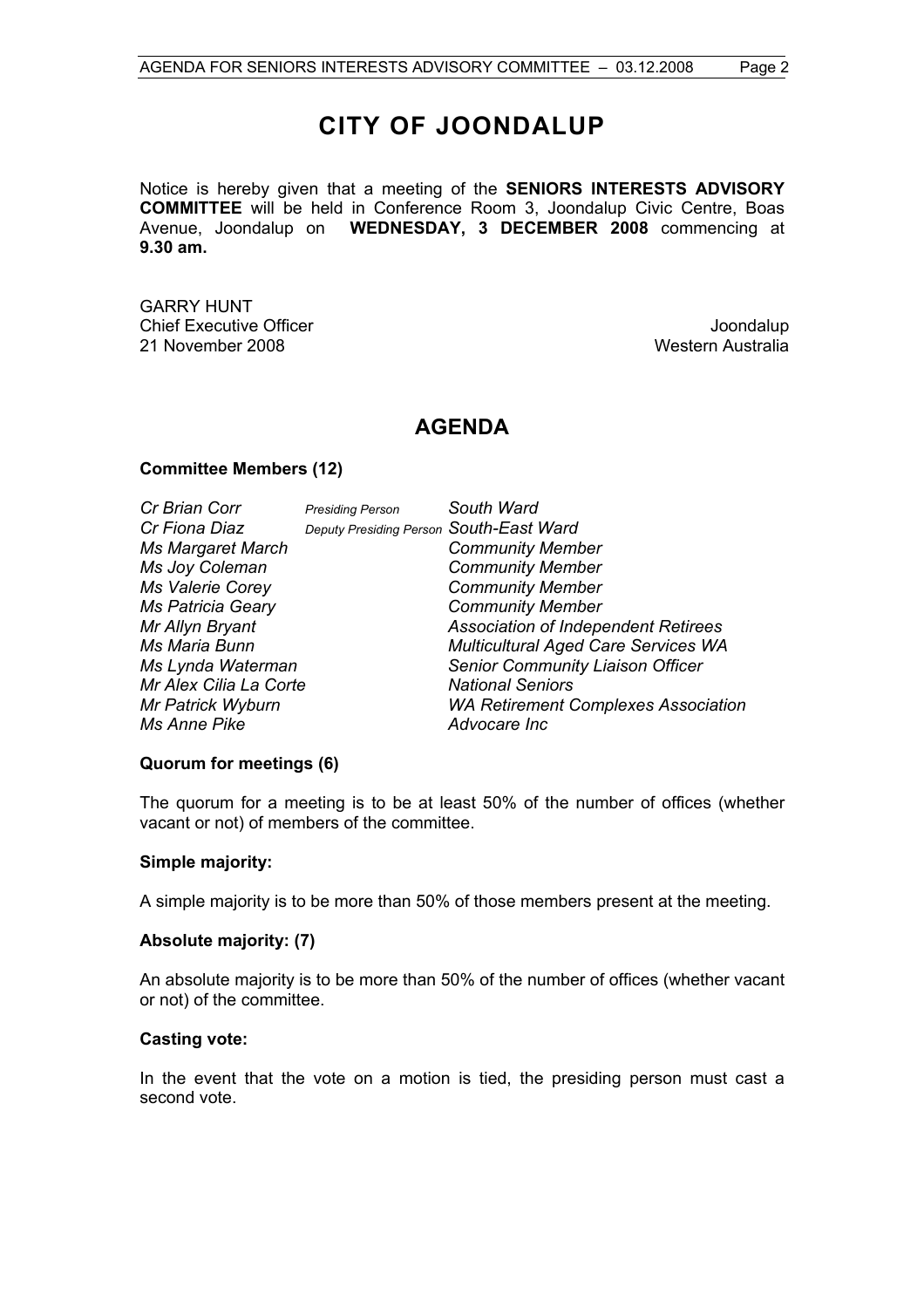#### **Terms of Reference**

- $\triangleright$  To oversee the strategic coordination of all seniors' issues across Council.
- $\triangleright$  To provide advice to Council to ensure that the concerns of seniors are adequately represented in the City's planning processes and the strategic directions being developed for older people across the City.

#### **DECLARATION OF OPENING**

#### **APOLOGIES/LEAVE OF ABSENCE**

#### **CONFIRMATION OF MINUTES**

#### MINUTES OF THE SENIORS INTERESTS ADVISORY COMMITTEE HELD 1 OCTOBER 2008

#### **RECOMMENDATION**

**That the minutes of the meeting of the Seniors Interests Advisory Committee held on 1 October 2008 be confirmed as a true and correct record.** 

#### **ANNOUNCEMENTS BY THE PRESIDING PERSON WITHOUT DISCUSSION**

#### **DECLARATIONS OF INTEREST**

#### **IDENTIFICATION OF MATTERS FOR WHICH THE MEETING MAY SIT BEHIND CLOSED DOORS**

#### **PETITIONS AND DEPUTATIONS**

#### **REPORTS**

| Item 1 | Seniors Interests Advisory Committee - Meeting   Page 4<br>Dates 2009 - [55511] |  |
|--------|---------------------------------------------------------------------------------|--|
| ltem 2 | Aged Accommodation in the City of Joondalup -   Page 6<br>[55511]               |  |

#### **MOTIONS OF WHICH PREVIOUS NOTICE HAS BEEN GIVEN**

#### **REQUESTS FOR REPORTS FOR FUTURE CONSIDERATION**

#### **CLOSURE**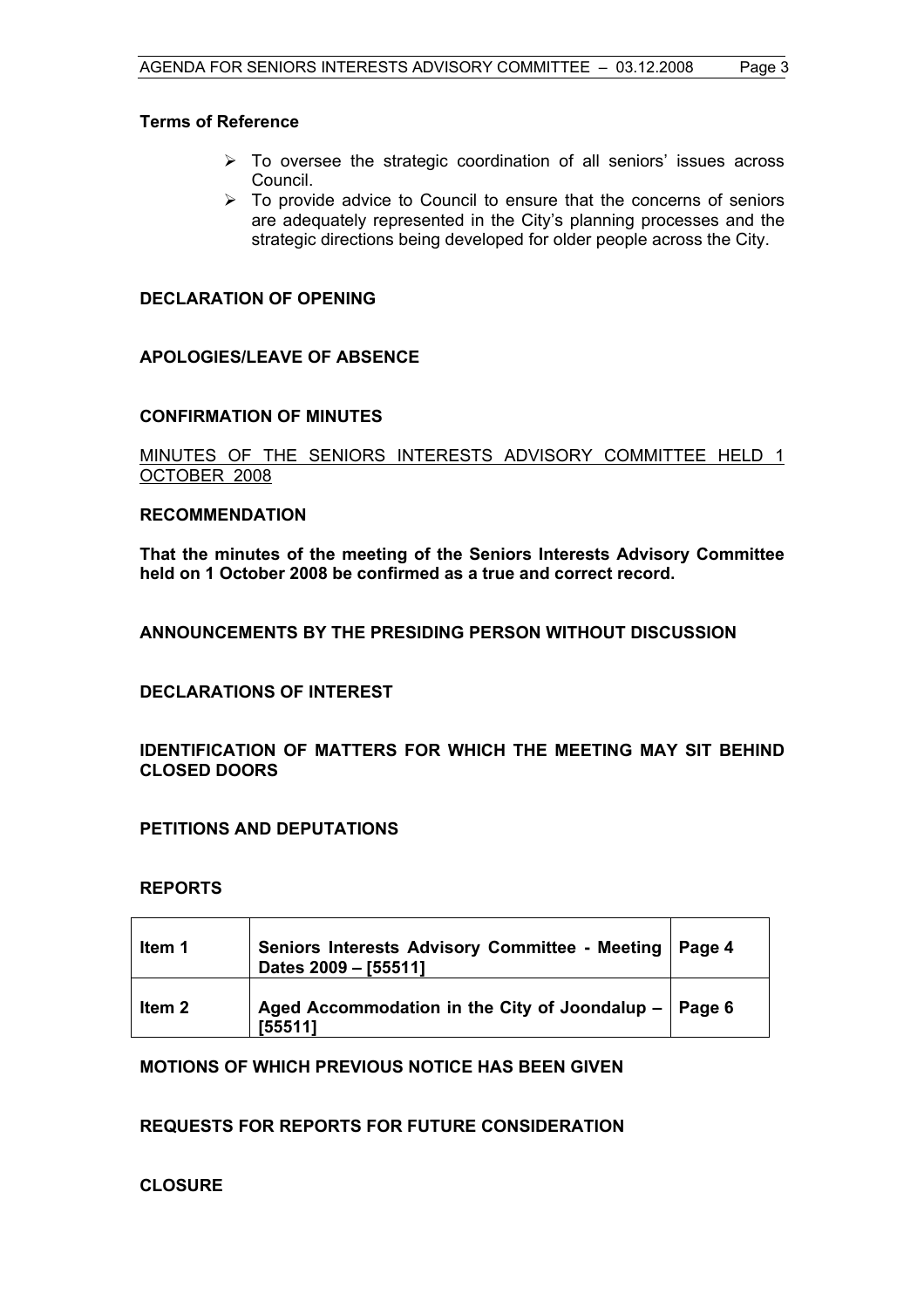# **ITEM 1 SENIORS INTERESTS ADVISORY COMMITTEE - MEETING DATES 2009 – [55511]**

**WARD:** All

#### **RESPONSIBLE**

**DIRECTOR:** Mr Ian Cowie Acting Director, Planning and Community Development

#### **PURPOSE**

To propose meeting dates for the Seniors Interests Advisory Committee (SIAC) for 2009.

#### **EXECUTIVE SUMMARY**

The terms of reference of the committee state "that the committee must meet bimonthly." The dates for 2009 have been set to ensure that the terms of reference are adhered to.

#### **BACKGROUND**

During 2008 the committee met every two months on the first Wednesday of the month in which it fell. A majority of the 2008 members are continuing from last year, so the meeting dates have been set taking their past availability into consideration.

#### **DETAILS**

The proposed meeting schedule is until the 2009 Election. The Local Government Act specifies that all Committees of the Council are disbanded on the Ordinary Election Date.

The proposed meeting dates for 2009 are:

- 4 February 2009
- 1 April 2009
- 3 June 2009
- 5 August 2009
- 7 October 2009

#### **COMMENT**

It is important that the dates are set ahead of time to allow for the preparation of agenda items and information provided to the committee.

A meeting for December 2009 has not been listed. This is because, according to procedure, all committees will be disbanded following the Council elections scheduled in October 2009. The Seniors Interests Advisory Committee will be listed for re-instatement once the Council election process is complete.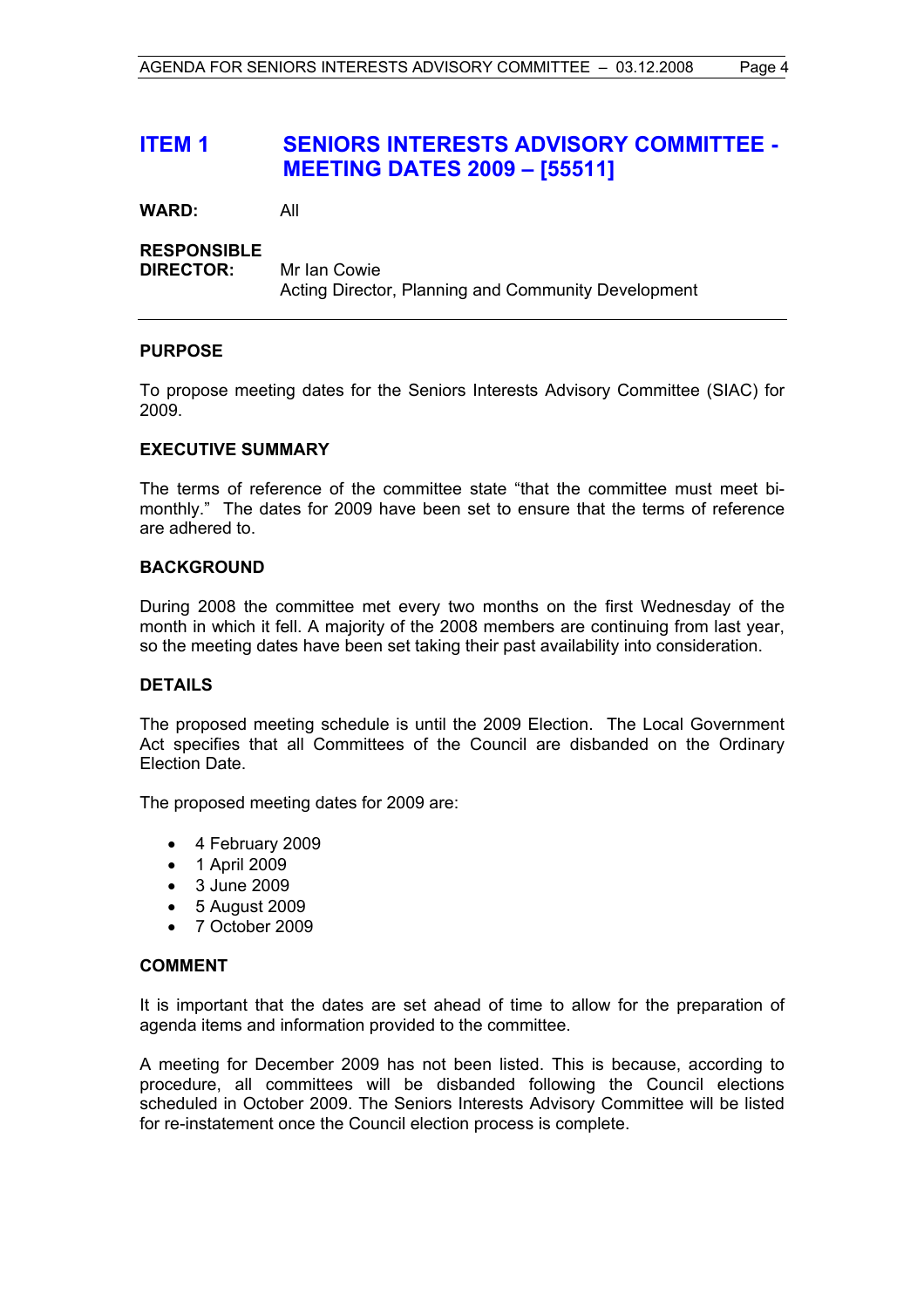#### **ATTACHMENTS**

Nil.

#### **VOTING REQUIREMENTS**

Simple Majority.

#### **RECOMMENDATION**

**That the Seniors Interests Advisory Committee RECOMMENDS that Council adopts the following dates for its meetings:** 

- **4 February 2009**
- **1 April 2009**
- **3 June 2009**
- **5 August 2009**
- **7 October 2009**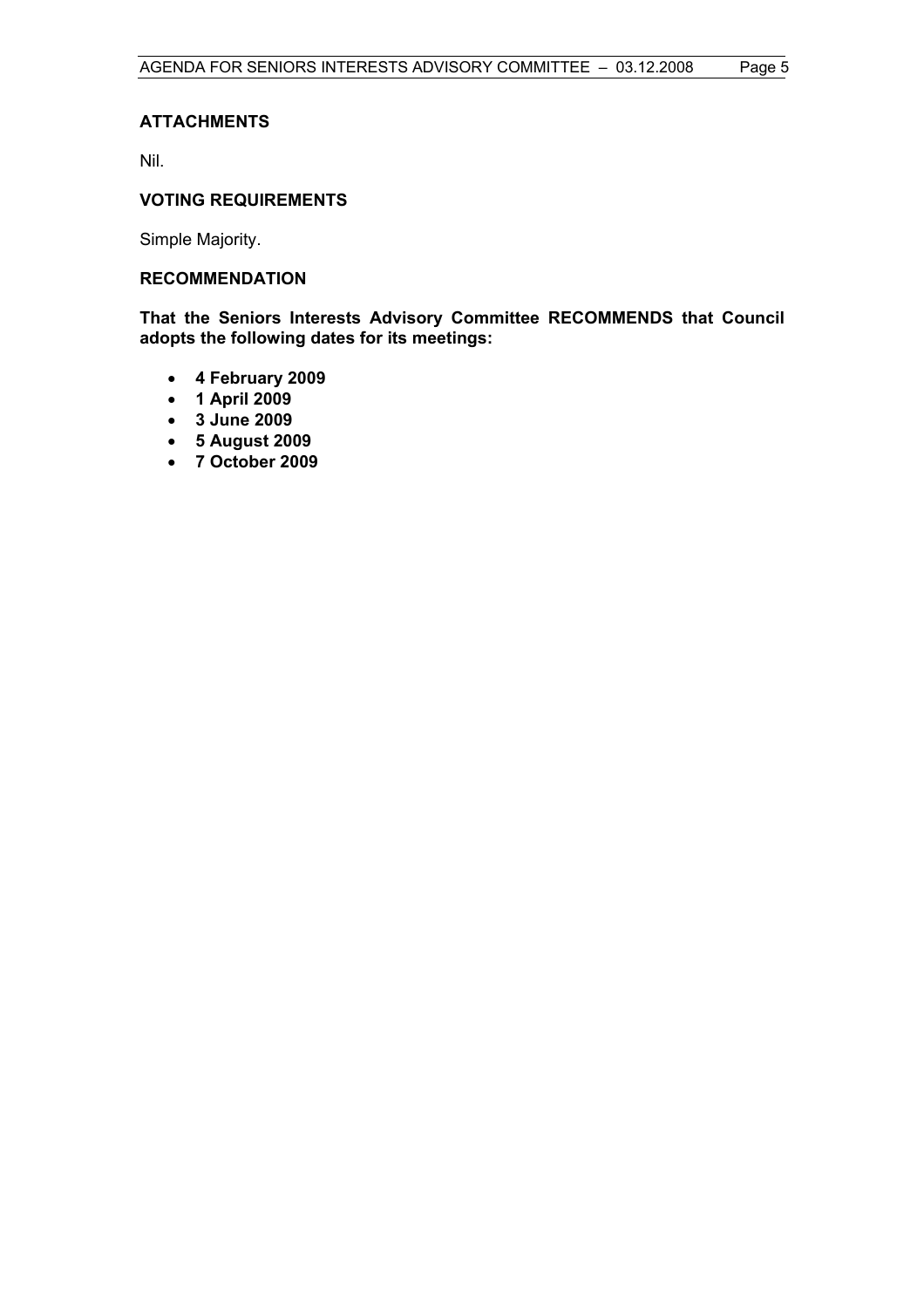# **ITEM 2 AGED ACCOMMODATION IN THE CITY OF JOONDALUP – [55511]**

**WARD:** All

**RESPONSIBLE** Mr Ian Cowie **DIRECTOR:** Acting Director, Planning and Community Development

#### **PURPOSE**

To provide the Seniors Interests Advisory Committee (SIAC) with information about accommodation for seniors in the City of Joondalup.

#### **EXECUTIVE SUMMARY**

At its meeting in August 2008, the SIAC requested a report about Retirement Villages in the City of Joondalup. This report is about Retirement Villages and also includes information about Hostel and Nursing Home accommodation in the City. It was considered to be useful to provide a comprehensive report that included all aspects of aged accommodation.

*It is recommended that the Seniors Interests Advisory Committee NOTES the information provided in this report on the availability of Aged Accommodation within the City of Joondalup.* 

#### **BACKGROUND**

Definitions of the different types of aged accommodation generally fit into the following categories:

#### **Retirement Village**

A group of units built specifically for people aged 60 years and over who are able to live independently. The provider of the Retirement Village may offer a program of activities or amenities such as a community hall, bowling green, swimming pool, barbecue or recreation area. Residents choose to live in a Retirement Village and government eligibility requirements do not apply.

#### **Hostel (Low Care Facility)**

A facility provided for people who require accommodation, meals, laundry and room cleaning as well as help with personal care and some nursing care. Eligibility of residents is assessed under government guidelines.

#### **Nursing Home (High Care Facility)**

Facility provided for residents who require almost complete assistance with most daily living activities. This includes accommodation, meals, laundry, room cleaning and personal care. Nursing staff at a high care facility manage all medical needs. Eligibility of residents is assessed under government guidelines.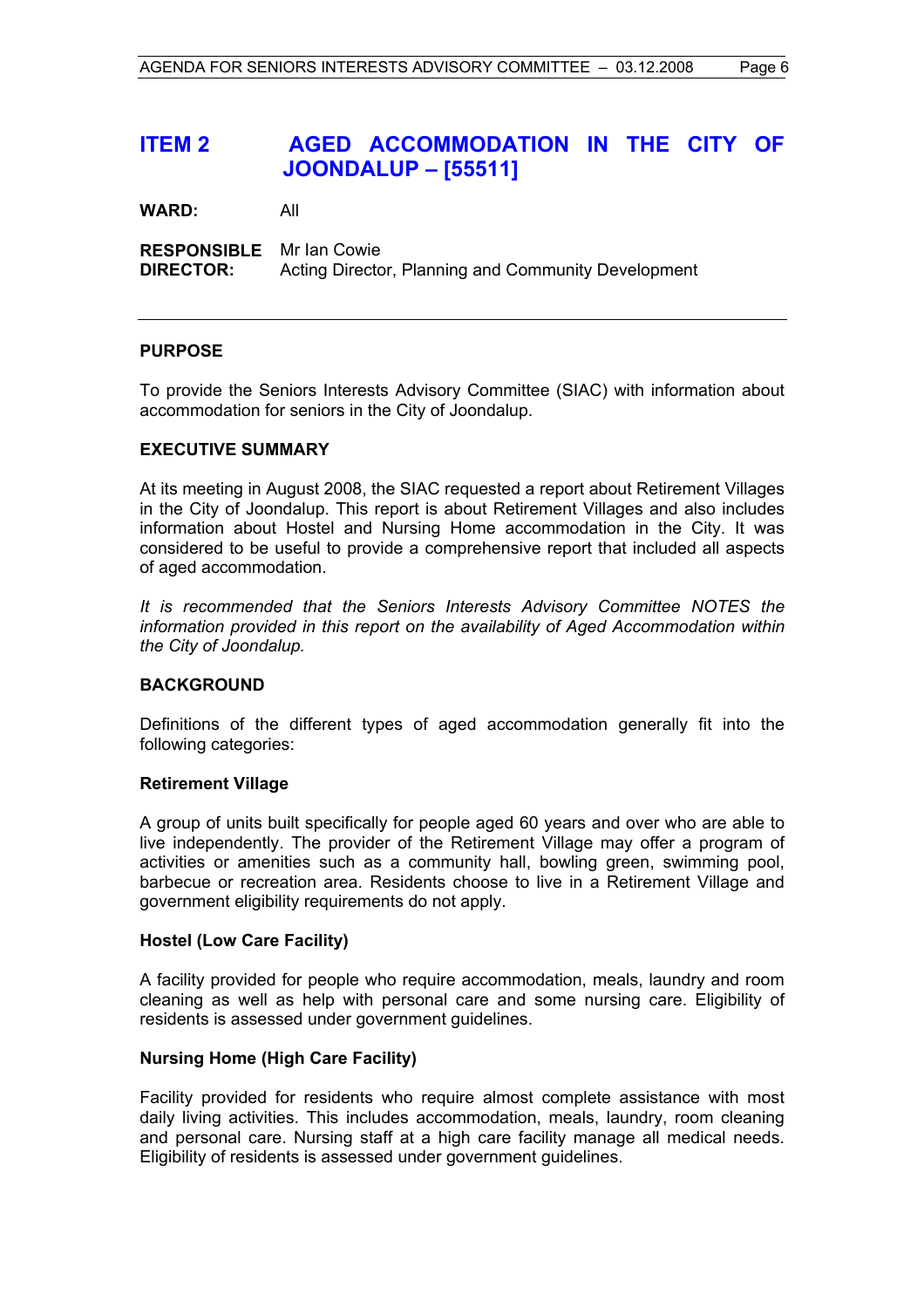Information about Retirement Villages, Hostel and Nursing Home Accommodation is provided in the attached table. Locations of retirement villages, hostels and nursing homes are depicted in the attached map.

Analysis of the information indicates that of the 22 suburbs within the City, at least one type of aged accommodation is provided in 15 suburbs.

#### **DETAILS**

According to the Council on the Ageing (COTA) WA, 6.4% of seniors aged 65 years or older currently need or will need residential care, i.e. either Hostel or Nursing Home accommodation in the future. The provision of residential care in the City is 5.25% of the demographic at present. If the City increases the rate of development approvals by 1.15% or more in the future, the care needs of seniors will be taken into consideration. This however will only cater for the existing seniors population – as the population of the City ages, the amount of residential care required will increase.

#### **Issues and options considered:**

Not Applicable

#### **Link to Strategic Plan:**

The provision of services, events and activities for seniors by the City is linked to the Strategic Plan through the outcomes, objectives and strategies under the Strategic Plan Key Focus Area- Community Wellbeing; The City of Joondalup is committed to enhancing the wellbeing of all people in the community  $-$  socially, emotionally, culturally and physically.

#### **Legislation – Statutory Provisions:**

Not Applicable

#### **Risk Management considerations:**

Not Applicable

#### **Financial/Budget Implications:**

Not Applicable

#### **Policy implications:**

Not Applicable

#### **Regional Significance:**

Not Applicable

#### **Sustainability implications:**

Not Applicable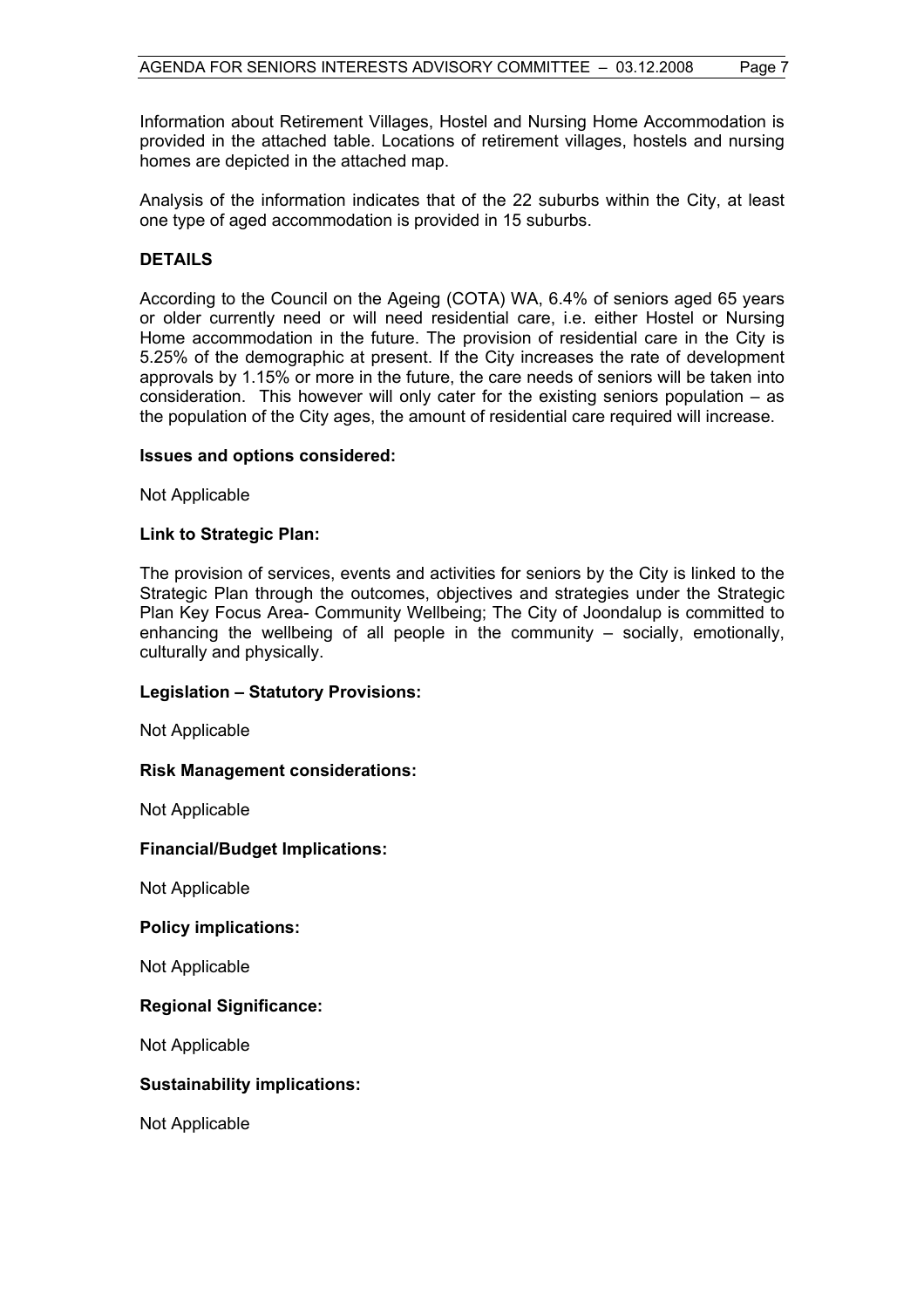#### **Consultation:**

Not Applicable

#### **COMMENT**

It is important that the City continues to support development applications from providers of residential aged care in order to meet the needs of seniors in the future. Aged accommodation will need to be located in appropriate suburbs to ensure that provision is evenly spread and is in close proximity to services such as health care as well as the existing networks of residents.

Of particular note is that nearly all of the facilities listed have waiting lists of people seeking accommodation. This is an indication that the supply of seniors-specific accommodation is not meeting the community need.

#### **ATTACHMENTS**

| Attachment 1 | Table of Aged Accommodation in the City of Joondalup |
|--------------|------------------------------------------------------|
| Attachment 2 | Map depicting Locations of Aged Accommodation in     |
|              | the City of Joondalup                                |

#### **VOTING REQUIREMENTS**

Simple Majority

#### **RECOMMENDATION**

**That the Seniors Interests Advisory Committee NOTES the information provided in this Report on the availability of Aged Accommodation within the City of Joondalup.**